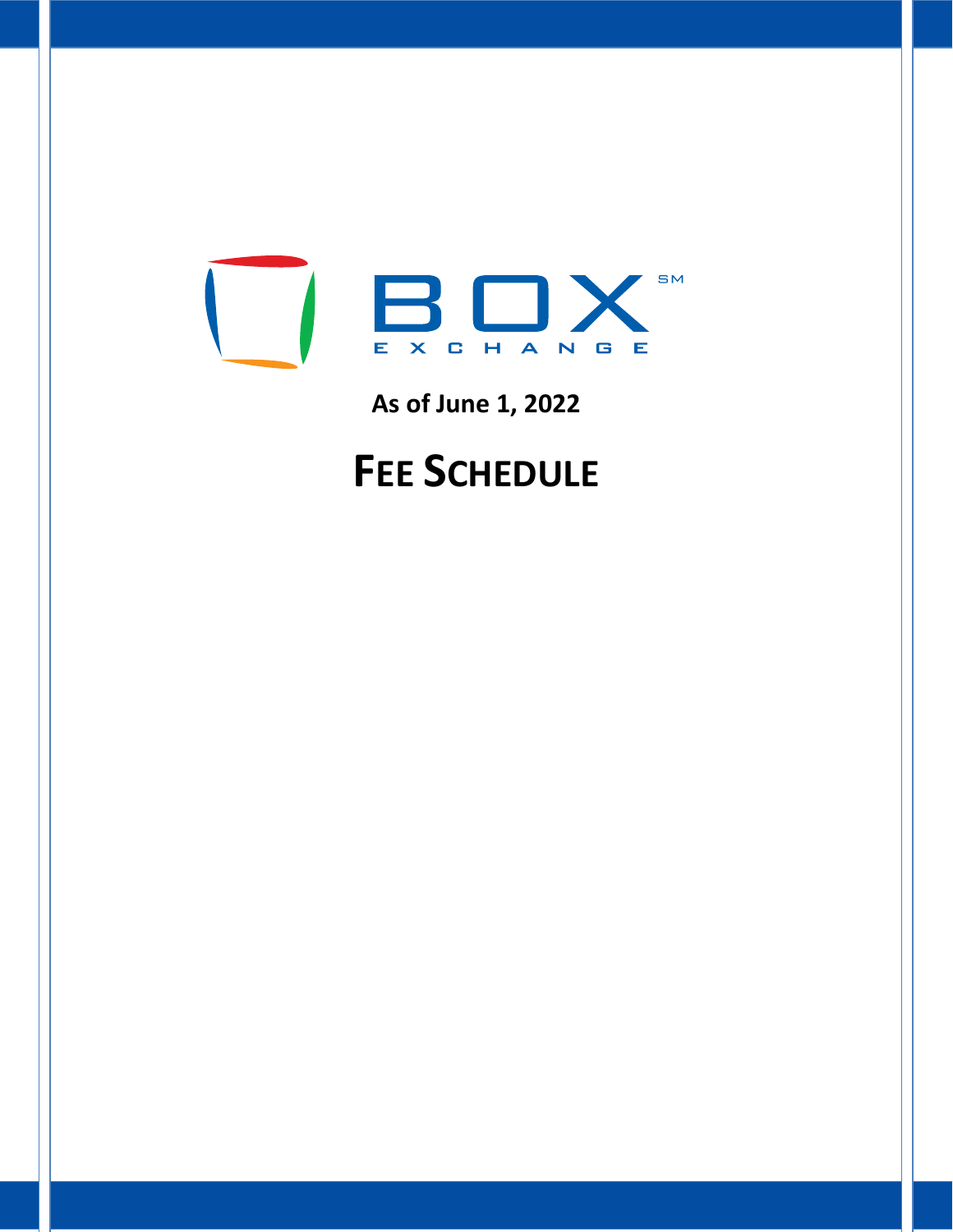# **Table of Contents**

| А.             |
|----------------|
| В.             |
| C.             |
| Ш.             |
| А.             |
| В.             |
| $\mathsf{C}$ . |
|                |
| А.             |
| В.             |
| D.             |
|                |
|                |
|                |
|                |
|                |
|                |
| А.             |
| В.             |
|                |
|                |
| Α.             |
| В.             |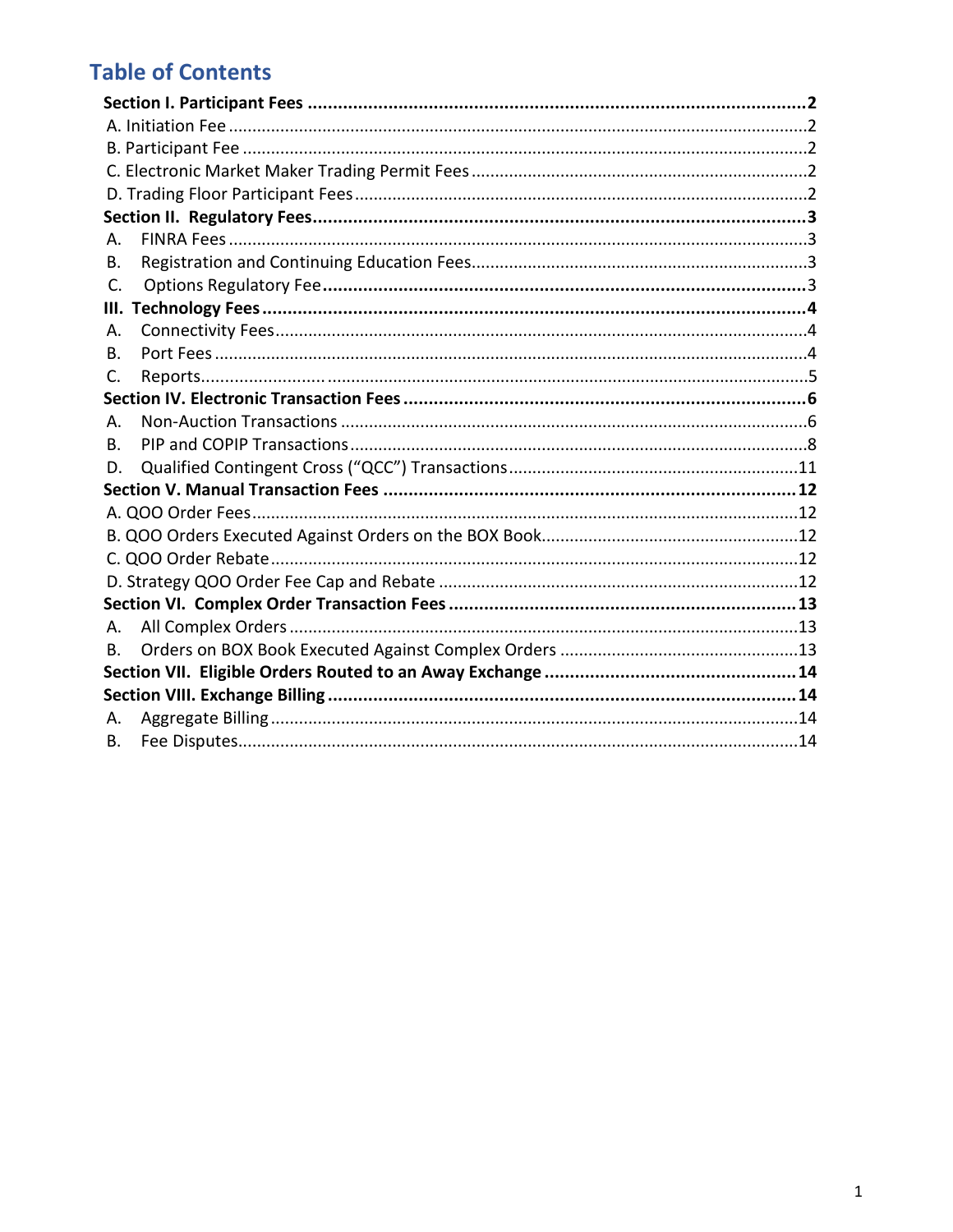# <span id="page-2-0"></span>**Section I. Participant Fees**

- <span id="page-2-1"></span>**A. Initiation Fee** - \$2,500 (one-time fee)
- <span id="page-2-2"></span>**B. Participant Fee<sup>[1](#page-15-0)</sup>**- \$1,500 per month

#### <span id="page-2-3"></span>**C. Electronic Market Maker Trading Permit Fees**

| <b>Monthly BOX Market</b><br><b>Maker Trading Permit</b><br>Fee | <b>Per Class</b>                |
|-----------------------------------------------------------------|---------------------------------|
| \$4,000                                                         | Up to and including 10 Classes  |
| \$6,000                                                         | Up to and including 40 Classes  |
| \$8,000                                                         | Up to and including 100 Classes |
| \$10,000                                                        | Over 100 Classes                |

For the calculation of the monthly electronic Market Maker Trading Permit fees, the number of classes is defined as the greatest number of classes the Market Maker was appointed to quote in on any given day within the calendar month.

### <span id="page-2-4"></span>**D. Trading Floor Participant Fees**:

Trading Floor Participant Fees will apply in addition to the Participant Fees outlined in Section I (A) and (B) above.

- a. Floor Market Maker \$5,500 per month, per podium
	- Entitles the firm to one podium and an unlimited amount of registered trading permits<sup>[2](#page-15-1)</sup> on the BOX Trading Floor.
- b. Floor Broker \$5,000 per month
	- Entitles the firm to booth space and an unlimited amount of registered trading permits<sup>[3](#page-15-2)</sup> on the BOX Trading Floor.
	- If the firm executes a trade on 50% or more of trading days in a given month, the firm will receive a \$5,000 Trading Floor Credit.
	- Desk Fee \$350 per desk per month<sup>[4](#page-15-3)</sup>

c. Other Registered On-Floor Persons<sup>[5](#page-15-4)</sup>

All other registered on-floor persons employed by or associated with a Floor Market Maker or Floor Broker will be charged the following fees. These fees are not imposed on registered trading permit holders.

- Badge Fee \$100 per month
- Desk Fee \$350 per month<sup>[6](#page-15-5)</sup>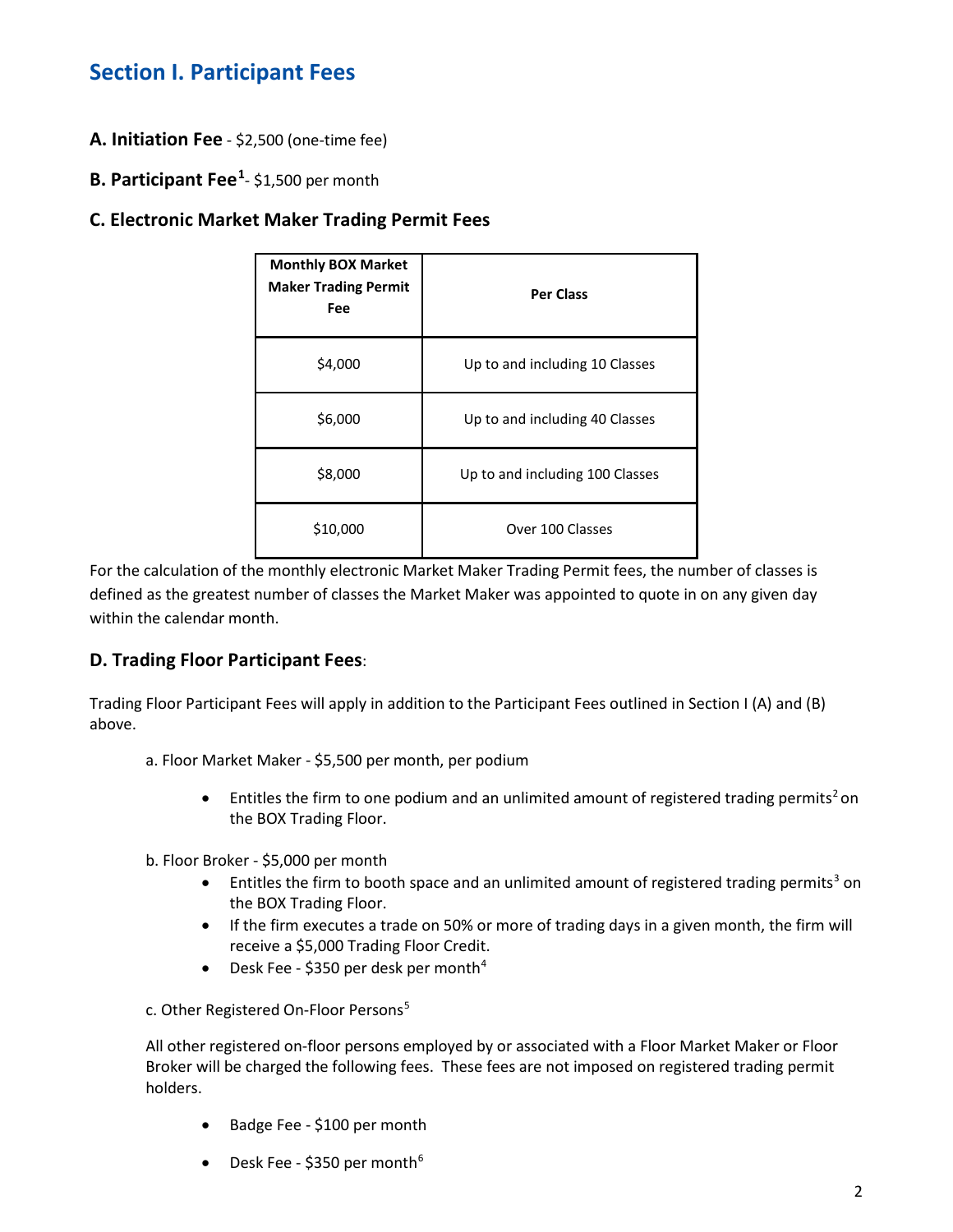# <span id="page-3-0"></span>**Section II. Regulatory Fees**

#### <span id="page-3-1"></span>**A. FINRA Fees**

The Following fees are assessed by FINRA in connection with participation in Web CRD. FINRA will bill and collect these fees.

General Registration Fees:

- 1. FINRA Web CRD Processing Fee<sup>7</sup>: \$125.00
- 2. FINRA Disclosure Processing Fee<sup>[8](#page-15-7)</sup>: \$110.00
- 3. FINRA Annual System Processing Fee assessed only during renewals: \$45.00

Fingerprinting Processing Fees – vary depending on the submission:

|                            | <b>Electronic</b> | <b>Non-electronic</b> |
|----------------------------|-------------------|-----------------------|
| a) First card submission:  | \$29.50           | \$44.50               |
| b) Second card submission: | \$15.00           | \$30.00               |
| c) Third card submission:  | \$29.50           | \$44.50               |

 d) Processing fingerprint results where the member had prints processed through a self-regulatory organization other than FINRA: \$30.00.

#### <span id="page-3-2"></span>**B. Registration and Continuing Education Fees**

- 1. Series 57 Exam<sup>[9](#page-15-8)</sup>: \$120.00
- 2. Continuing Education Fee<sup>10</sup>: \$55.00 per session
- 3. Maintaining Qualifications Program Fee $^{11}$  $^{11}$  $^{11}$ : \$100

# <span id="page-3-3"></span>**C. Options Regulatory Fee[12](#page-15-11)**

\$0.00295 per contract.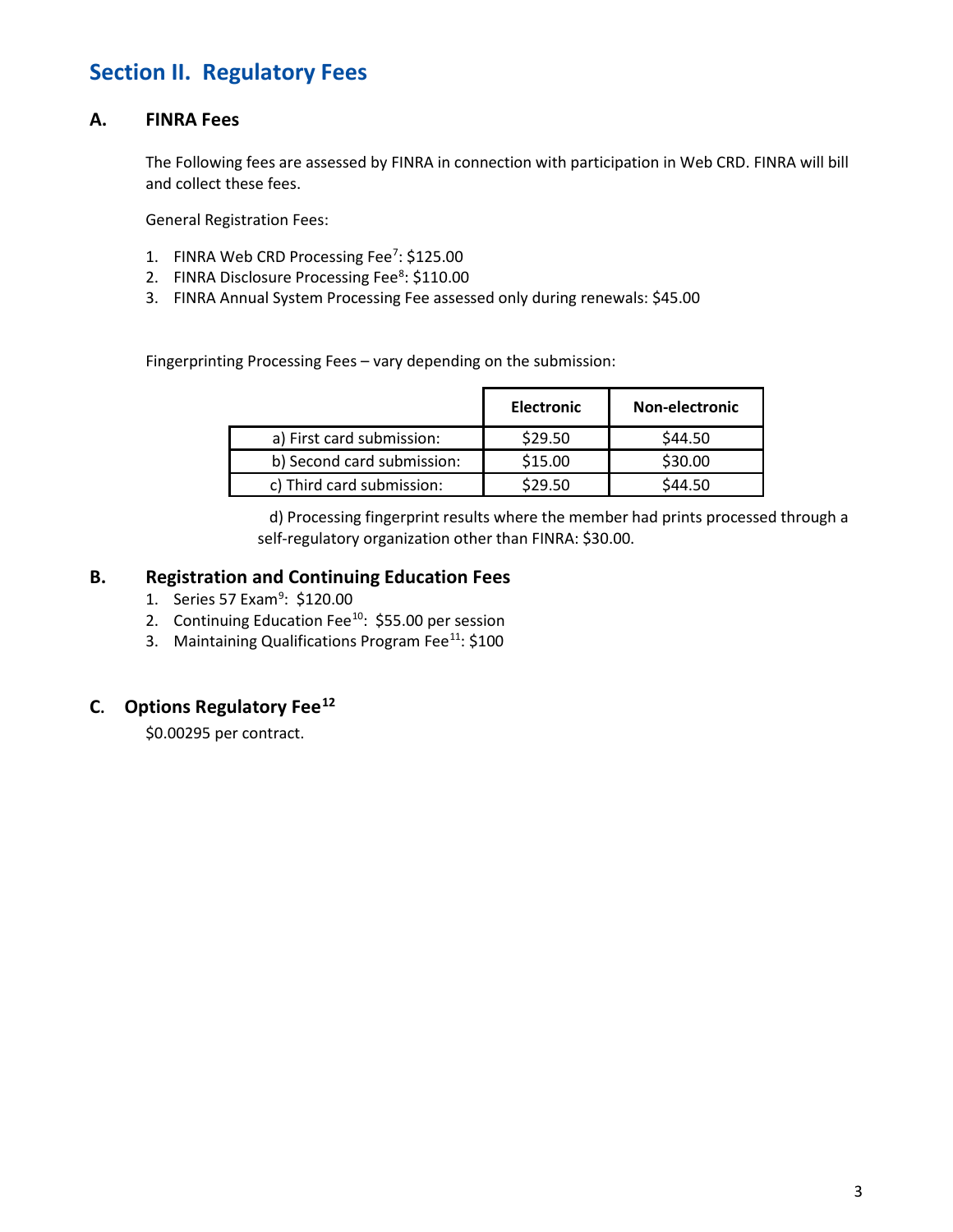# <span id="page-4-1"></span><span id="page-4-0"></span>**III. Technology Fees**

# **A. Connectivity Fees**

### **1. Third Party Connectivity Fees**

Market participants are required to connect to the BOX network (including cross-connects)<sup>[13](#page-15-12)</sup> through datacenters owned and operated by third-party vendors. Certain fees are assessed by the datacenters and will be billed directly to the market participant. BOX will pass-through any connectivity fees to Participants and non-Participants that are assessed to BOX by these third-party external vendors on behalf of a Participant or non-Participant. Connectivity fees can include one-time set-up fees, monthly charges, and other fees charged by the third-party vendor in exchange for the services provided to the market participant.

### **2. BOX Connectivity Fees**

| <b>Connection Type</b>  | <b>Monthly Fees</b>    |
|-------------------------|------------------------|
| Non-10 Gb<br>Connection | \$1,000 per connection |
| 10 Gb Connection        | \$5,000 per connection |

#### <span id="page-4-2"></span>**B. Port Fees**

#### **1. FIX**

BOX will assess monthly Financial Information Exchange ("FIX") Port<sup>[14](#page-15-13)</sup> Fees on Participants in each month the Participant is credentialed to use a FIX Port in the production environment and based upon the number of credentialed FIX Ports.

| <b>FIX Ports</b>            | <b>BOX Monthly Port Fees</b> |
|-----------------------------|------------------------------|
| $1st$ FIX Port              | \$500 per port per month     |
| FIX Ports 2 through 5       | \$250 per port per month     |
| Additional FIX Ports over 5 | \$150 per port per month     |

#### **2. SAIL**

BOX will assess monthly SOLA® Access Information Language ("SAIL") Port<sup>[15](#page-15-14)</sup> Fees on all Participants in each month the Participant is credentialed to use a SAIL Port in the production environment and based upon the number of credentialed SAIL Ports.

| <b>SAIL Ports</b>    | <b>BOX Monthly Port Fees</b>             |
|----------------------|------------------------------------------|
| <b>Market Making</b> | \$1000 per month for all Ports           |
| Order Entry          | \$500 per month per port (1-5 Ports)     |
|                      | \$150 per month for each additional Port |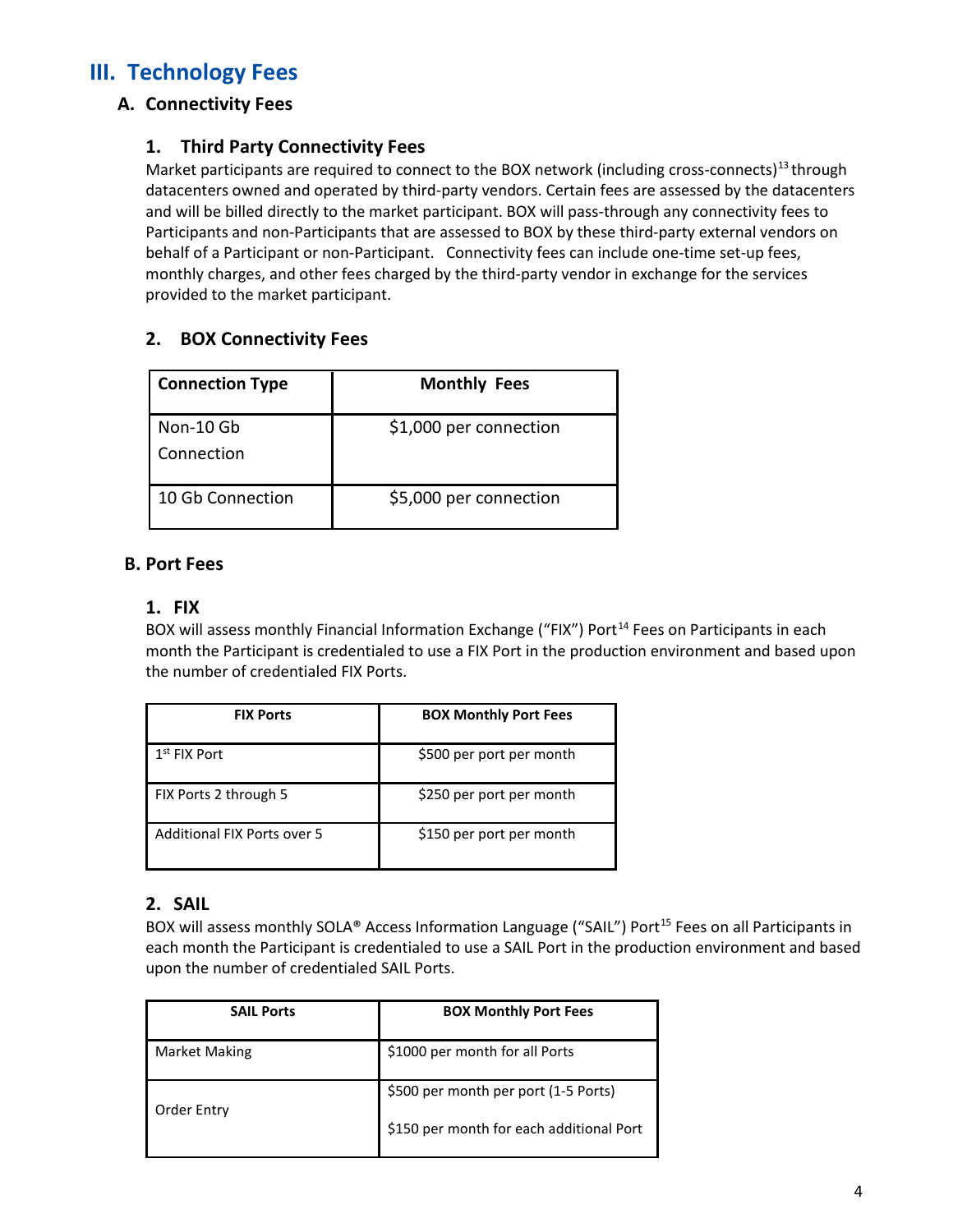# **3. Drop Copy**

BOX will assess Drop Copy Port<sup>[16](#page-15-15)</sup> Fees of \$500 per port per month for each month a Participant is credentialed to use a Drop Copy Port. Drop Copy Port Fees will be capped at \$2,000 per month.

# **4. High Speed Vendor Feed ("HSVF") Port**

BOX will assess a HSVF Port Fee of \$1500.00 per month for each month a Participant or non-Participant is credentialed to use the HSVF Port.

# <span id="page-5-0"></span>**C. Reports**

# **1. Open-Close Data Report**

| End-of-Day Subscription                     | \$500 per month for Participants and non-Participants.                                                                                                                              |
|---------------------------------------------|-------------------------------------------------------------------------------------------------------------------------------------------------------------------------------------|
|                                             | A free trial is available for three (3) months of Open-Close<br>End-of-Day Data Reports to both Participants and non-<br>Participants for those who have not previously subscribed. |
| End-of-Day Ad-hoc Request (historical data) | \$400 per request per month for Participants and non-<br>Participants. An ad-hoc request can be for any number of<br>months beginning with January 2018.                            |

### **2. Liquidity Taker Event Reports**

| Report                                        | Fee                                                             |
|-----------------------------------------------|-----------------------------------------------------------------|
| Liquidity Taker Event Report - Simple Orders  | $$4,000$ per month<br>\$24,000 per year (12-month subscription) |
| Liquidity Taker Event Report - Complex Orders | $$4,000$ per month<br>\$24,000 per year (12-month subscription) |

Mid-Month Subscriptions. New subscribers will be charged for the full calendar month for which they subscribe and will be provided Liquidity Taker Event Report (Simple and/or Complex) data for each trading day of the calendar month prior to the day on which they subscribed.

12-Month Subscription Discount. Subscribers will be charged a discounted fee of \$40,000 per year when they purchase 12-month subscriptions to both the Simple Order Report and Complex Order Report.

Subscribers with an existing 12-month subscription to either the Liquidity Taker Event Report – Simple Orders or the Liquidity Taker Event Report – Complex Orders, but not both, may add a subscription to the Liquidity Taker Event Report – Simple Orders or the Liquidity Taker Event Report – Complex Orders during their current 12-month subscription. In such case, the fee for the added Report will be pro-rated for the remainder of the subscriber's current 12-month subscription based on the amount of the 12 month subscription discount. Subscribers would then receive the 12-month subscription discount for subscribing to both Reports on the renewal date of their original subscription.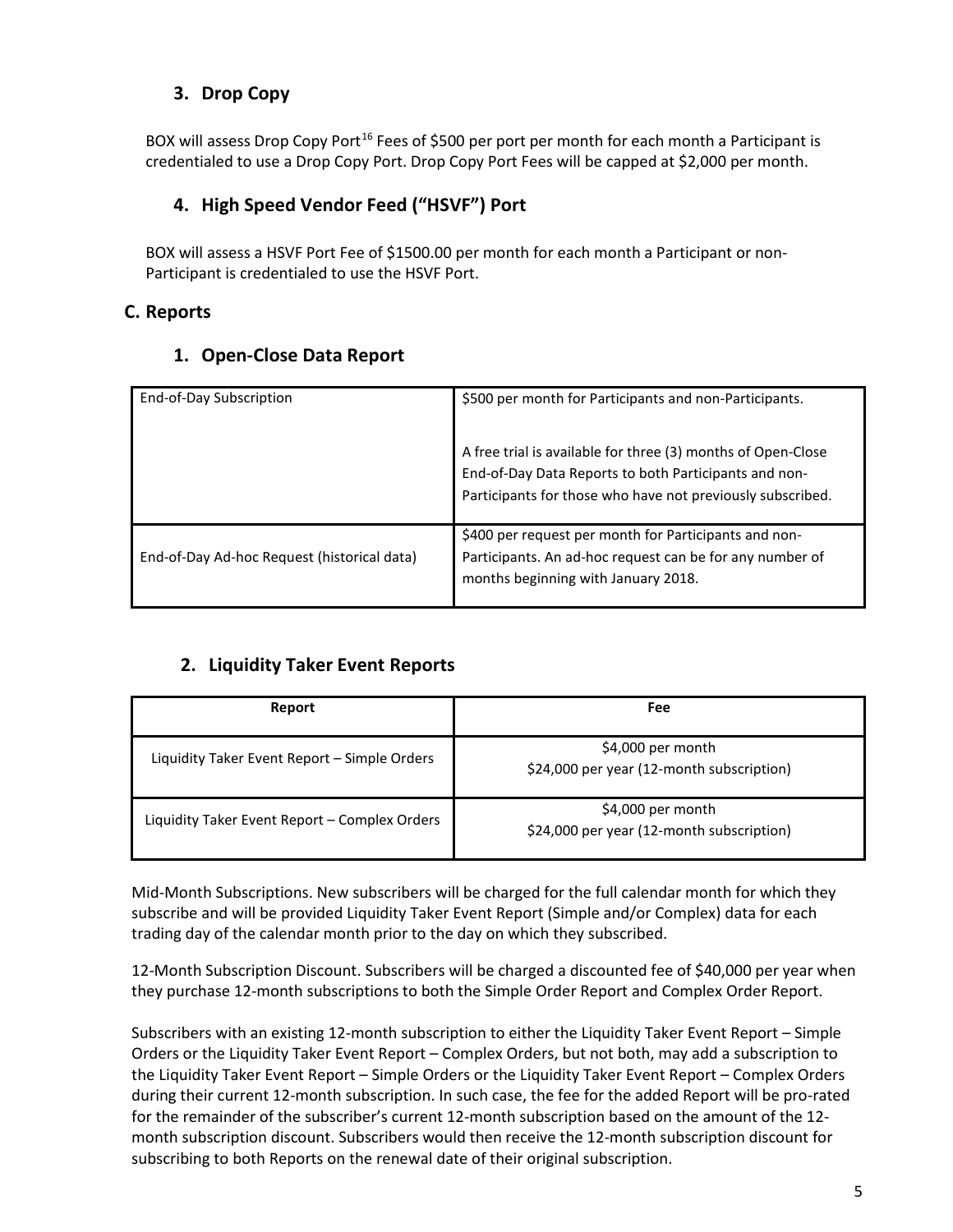# **BOX Options Market Fees (Sections IV-VII)**

The fees in Sections IV-VII of the Exchange Fee Schedule apply to transactions occurring on the BOX Options Market.

# <span id="page-6-0"></span>**Section IV. Electronic Transaction[17](#page-15-16) Fees**

# <span id="page-6-1"></span>**A. Non-Auction Transactions**

Non-Auction Transactions will be assessed a per contract fee (or credit) based upon three factors: (i) the account type of the Participant submitting the order; (ii) whether the Participant is a liquidity provider or liquidity taker; and (iii) the account type of the contra party.

|                                                     | <b>Penny Interval Classes</b>             |        |         |        | <b>Non-Penny Interval Classes</b> |
|-----------------------------------------------------|-------------------------------------------|--------|---------|--------|-----------------------------------|
| <b>Account Type</b>                                 | <b>Contra Party</b>                       | Maker  | Taker   | Maker  | Taker                             |
|                                                     | <b>Public Customer</b>                    | \$0.00 | \$0.00  | \$0.00 | \$0.00                            |
| <b>Public Customer</b>                              | Professional<br>Customer/Broker<br>Dealer | \$0.00 | (50.20) | \$0.00 | (50.50)                           |
|                                                     | Market Maker                              | \$0.00 | (50.20) | \$0.00 | (50.50)                           |
| Professional<br>Customer or<br><b>Broker Dealer</b> | <b>Public Customer</b>                    | \$0.60 | \$0.50  | \$0.95 | \$0.95                            |
|                                                     | Professional<br>Customer/Broker<br>Dealer | \$0.15 | \$0.50  | \$0.15 | \$0.85                            |
|                                                     | Market Maker                              | \$0.15 | \$0.50  | \$0.15 | \$0.85                            |
|                                                     | <b>Public Customer</b>                    | \$0.50 | \$0.50  | \$0.95 | \$0.95                            |
| Market Maker                                        | Professional<br>Customer/Broker<br>Dealer | \$0.00 | \$0.50  | \$0.00 | \$0.75                            |
|                                                     | Market Maker                              | \$0.00 | \$0.50  | \$0.00 | \$0.75                            |

### **1. Tiered Volume Rebate for Non-Auction Transactions**

Market Makers and Public Customers will receive a per contract rebate in Non-Auction Transactions according to the Tier achieved by the Market Maker or Public Customer, respectively, as provided in the tables below. Percentage thresholds will be calculated on a monthly basis by totaling the Market Maker or Public Customer's executed Auction and Non-Auction transaction volume on BOX, relative to the total national Market Maker or Customer volume in multiply-listed options classes.

The following transactions are considered exempt from the Market Maker Tiered Volume Rebate: (i) where a Public Customer is a contra party; and (ii) when the transaction is not a result of a Market Maker quote. These transactions, as well as Market Maker transactions which take liquidity, will continue to count toward the Market Maker's executed volume on BOX.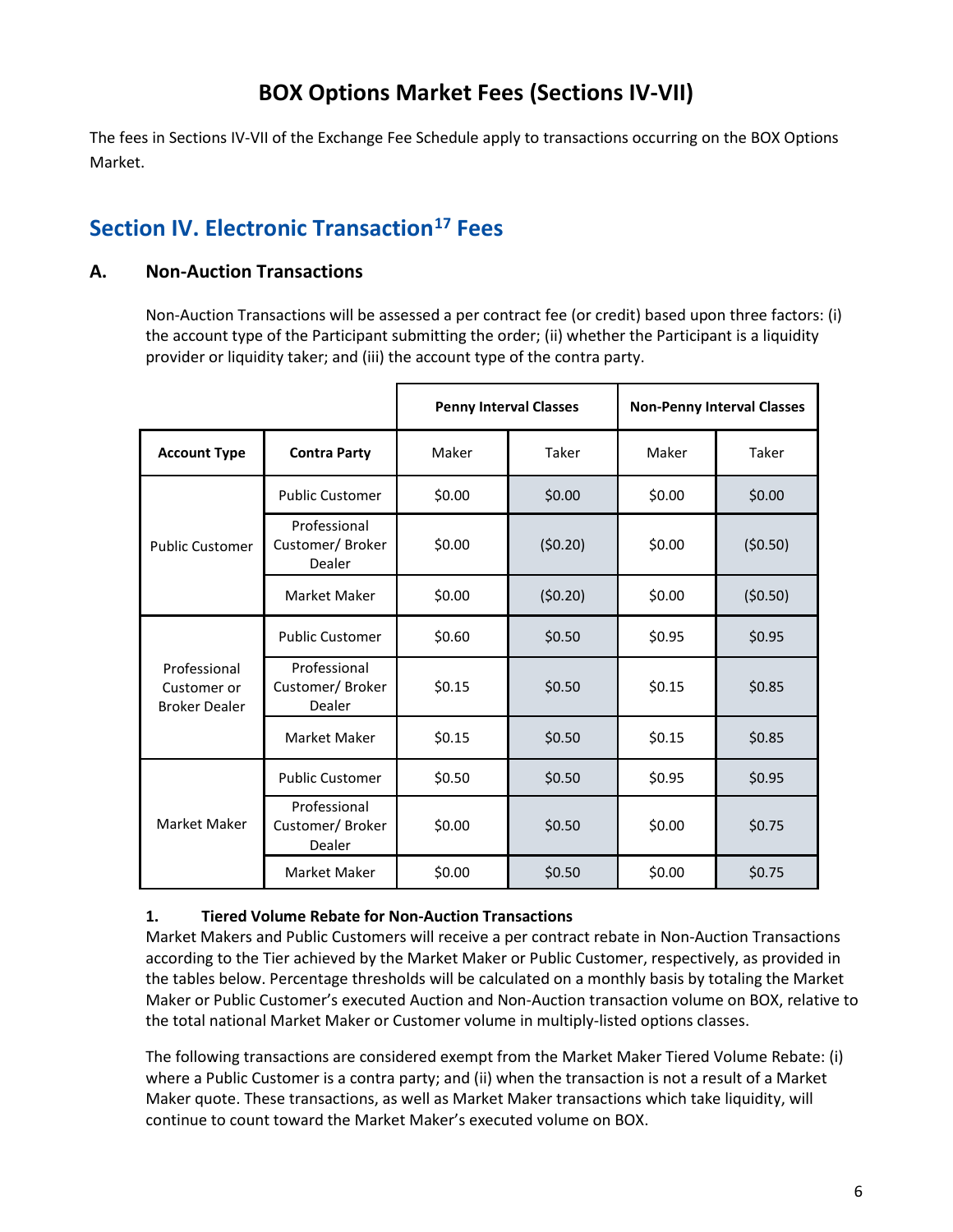Non-Auction Transactions where a Public Customer order interacts with another Public Customer order will be exempt from the per contract rebate listed below. These transactions will still count toward the Public Customer's monthly volume on BOX.

ŕ

|               |                                                                                                                               | <b>Per Contract Rebate</b> |        |  |
|---------------|-------------------------------------------------------------------------------------------------------------------------------|----------------------------|--------|--|
| <b>Tier</b>   | <b>Percentage Thresholds of National Market</b><br><b>Maker Volume in Multiply-Listed Options</b><br><b>Classes (Monthly)</b> | Maker                      | Taker  |  |
| 1             | $0.000\% - 0.069\%$                                                                                                           | \$0.00                     | \$0.00 |  |
| $\mathcal{P}$ | $0.070\% - 0.249\%$                                                                                                           | (50.03)                    | \$0.00 |  |
| 3             | $0.250\% - 0.299\%$                                                                                                           | (50.07)                    | \$0.00 |  |
| 4             | $0.300\%$ and Above                                                                                                           | (\$0.15)                   | \$0.00 |  |

|                |                                                                                                                    | <b>Per Contract Rebate</b>                                 |         |         |         |
|----------------|--------------------------------------------------------------------------------------------------------------------|------------------------------------------------------------|---------|---------|---------|
|                |                                                                                                                    | Penny Interval<br>Non-Penny Interval<br>Classes<br>Classes |         |         |         |
| <b>Tier</b>    | <b>Percentage Thresholds of National Customer</b><br><b>Volume in Multiply-Listed Options Classes</b><br>(Monthly) | Maker                                                      | Taker   | Maker   | Taker   |
| 1              | $0.000\% - 0.129\%$                                                                                                | \$0.00                                                     | \$0.00  | \$0.00  | \$0.00  |
| $\overline{2}$ | $0.130\% - 0.339\%$                                                                                                | (50.05)                                                    | (50.15) | (50.15) | (50.27) |
| 3              | $0.340\% - 0.549\%$                                                                                                | (50.10)                                                    | (50.20) | (50.30) | (50.32) |
| 4              | 0.550% and Above                                                                                                   | (50.27)                                                    | (50.27) | (50.60) | (50.40) |

#### **2. Opening or Re-Opening Transactions**

Transactions which occur on the opening or re-opening of trading. These transactions are subject to the following fees:

<span id="page-7-0"></span>

| <b>Account Type</b>                    | Fee per contract |
|----------------------------------------|------------------|
| <b>Public Customer</b>                 | \$0.00           |
| Professional Customer or Broker Dealer | \$0.20           |
| Market Maker                           | \$0.12           |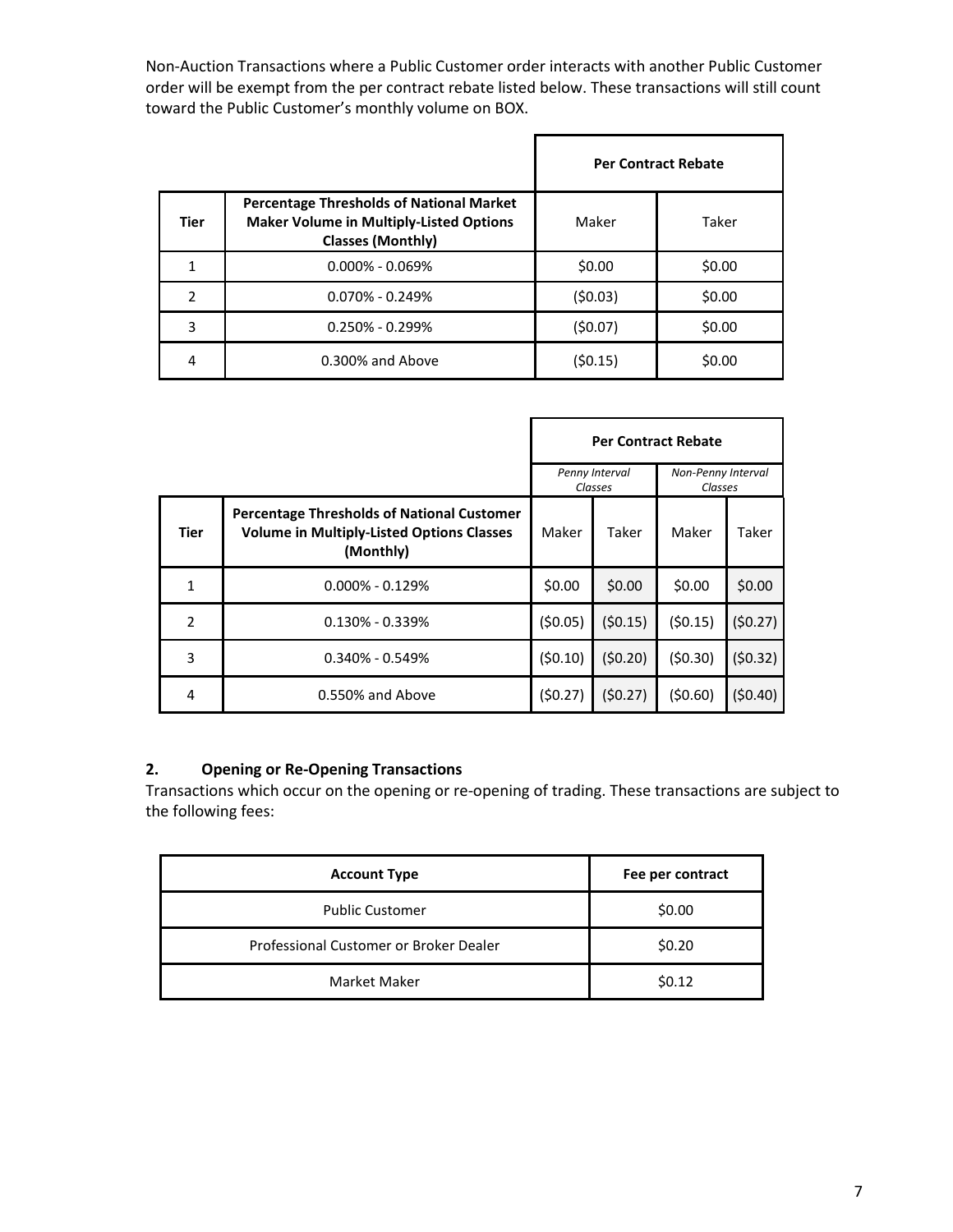# **B. PIP and COPIP Transactions[18](#page-15-17)**

|                                                 | PIP and COPIP Orders <sup>19</sup>  |                                         |            |                                     | Improvement Orders <sup>20</sup>        |        | PIP and COPIP Break-Up Credit       |                                         |               |
|-------------------------------------------------|-------------------------------------|-----------------------------------------|------------|-------------------------------------|-----------------------------------------|--------|-------------------------------------|-----------------------------------------|---------------|
| <b>Account</b><br><b>Type</b>                   | Penny<br><i>Interval</i><br>Classes | Non-Penny<br><i>Interval</i><br>Classes | $SPY^{21}$ | Penny<br><i>Interval</i><br>Classes | Non-Penny<br><i>Interval</i><br>Classes | SPY    | Penny<br><b>Interval</b><br>Classes | Non-Penny<br><i>Interval</i><br>Classes | SPY           |
| Public<br>Customer                              | \$0.00                              | \$0.00                                  | \$0.00     | \$0.49                              | \$0.96                                  | \$0.50 | $(50.34)^*$                         | $(50.81)^*$                             | $(50.45)***$  |
| Professional<br>Customer<br>or Broker<br>Dealer | \$0.05                              | \$0.05                                  | \$0.05     | \$0.50                              | \$1.15                                  | \$0.50 | $(50.34)$ **                        | $(50.81)$ **                            | $(50.45)***$  |
| Market<br>Maker                                 | \$0.05                              | \$0.05                                  | \$0.05     | \$0.50                              | \$1.15                                  | \$0.50 | $(50.34)$ **                        | $(50.81)$ **                            | $(50.45)$ *** |

\*The Public Customer PIP or COPIP Order will receive the PIP and COPIP Break-Up Credit.

\*\*If a Non-Public Customer PIP or COPIP Order does not trade with its Primary Improvement Order, the Primary Improvement Order shall receive the Break-Up Credit of \$0.34 for Penny Interval Classes or \$0.81 for Non-Penny Interval Classes.

\*\*\*SPY PIP and COPIP Orders submitted to the PIP and COPIP mechanisms that do not trade with their Primary Improvement Order shall receive the Break-Up Credit.

Each PIP Order or COPIP Order that executes against an Unrelated Order on the BOX Book shall be treated as a Non-Auction Transaction.

#### **1. Primary Improvement Order[22](#page-16-0)**

A per contract execution fee based upon the tiered fee schedule below will be applied to Primary Improvement Order executions where the corresponding PIP or COPIP Order is from the account of a Public Customer. Percentage thresholds will be calculated on a monthly basis by totaling the Initiating Participant's Primary Improvement Order volume submitted to BOX, relative to the total national Customer volume in multiply-listed options classes.

A per contract execution fee of \$0.05 will be applied to Primary Improvement Order executions where the corresponding PIP or COPIP Order is from the account of a Non-Public Customer.<sup>[23](#page-16-1)</sup> A per contract execution fee of \$0.02 will be applied to all SPY Primary Improvement Orders. [24](#page-16-2) 

| <b>Tier</b> | <b>Percentage Thresholds of National Customer Volume in</b><br><b>Multiply-Listed Options Classes (Monthly)</b> | <b>Per Contract Fee</b><br>(All Account Types) |
|-------------|-----------------------------------------------------------------------------------------------------------------|------------------------------------------------|
|             | $0.000\%$ - 0.449%                                                                                              | \$0.05                                         |
|             | 0.450% and Above                                                                                                | S0.02                                          |

#### **2. BOX Volume Rebate**

A per contract rebate based upon the tiered schedule below will be applied to all Public Customer PIP Orders and COPIP Orders of 250 and under contracts that do not trade solely with their contra order. Percentage thresholds will be calculated on a monthly basis by totaling the Participant's PIP and COPIP volume submitted to BOX, relative to the total national Customer volume in multiply-listed options classes.

Public Customer PIP Orders of 250 and under contracts that trade solely with their contra order will receive a \$0.03 per contract rebate, regardless of tier.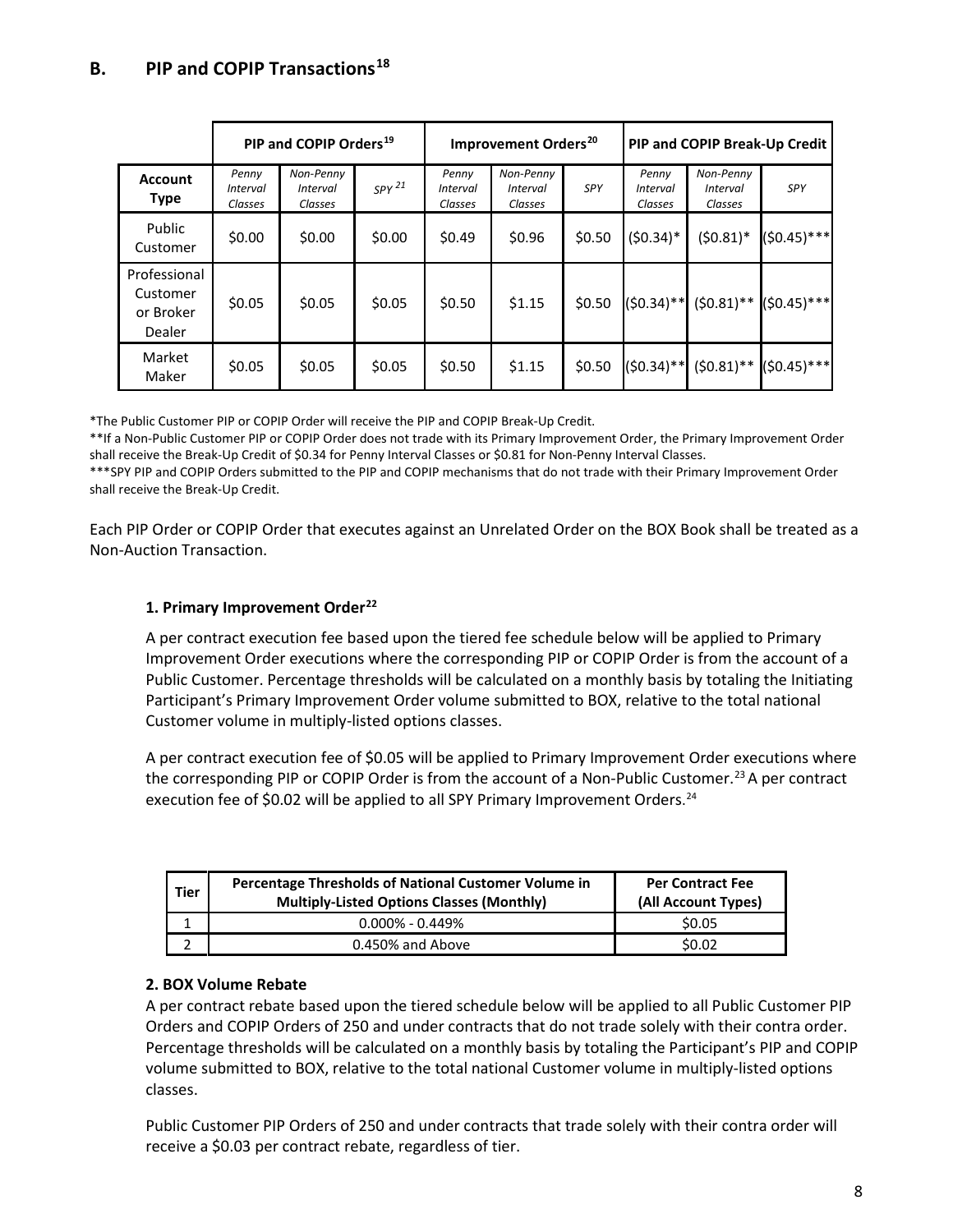| Tier | <b>Percentage Thresholds of National Customer</b><br><b>Volume in Multiply-Listed Options Classes</b> |            | <b>Per Contract Rebate</b><br>(All Account Types) |
|------|-------------------------------------------------------------------------------------------------------|------------|---------------------------------------------------|
|      | (Monthly)                                                                                             | <b>PIP</b> | <b>COPIP</b>                                      |
|      | 0.000% to 0.049%                                                                                      | (\$0.00)   | (\$0.00)                                          |
|      | 0.050% to 0.299%                                                                                      | (50.05)    | (\$0.05)                                          |
| 3    | 0.300% to 0.449%                                                                                      | (\$0.08)   | (\$0.08)                                          |
| 4    | 0.450% and Above                                                                                      | (\$0.11)   | (\$0.11                                           |

#### **3. PIP and COPIP Orders Executed Against Orders on the BOX Book**

Each PIP Order or COPIP Order that executes against an Unrelated Order<sup>[25](#page-16-3)</sup> on the BOX Book shall be treated as a Non-Auction Transaction and subject to Section IV.A. Electronic Transaction Fees (Non-Auction Transactions).

# **C. Facilitation and Solicitation Transactions[26](#page-16-4)**

|                                                     | Agency Order <sup>27</sup>          |                                      | <b>Facilitation Order or</b><br>Solicitation Order <sup>28</sup> |                                      | Responses in the<br>Solicitation or<br><b>Facilitation Auction</b><br><b>Mechanisms</b> |                                      | <b>Facilitation and</b><br><b>Solicitation Break-Up</b><br>Credit |                                      |
|-----------------------------------------------------|-------------------------------------|--------------------------------------|------------------------------------------------------------------|--------------------------------------|-----------------------------------------------------------------------------------------|--------------------------------------|-------------------------------------------------------------------|--------------------------------------|
| <b>Account Type</b>                                 | Penny<br><i>Interval</i><br>Classes | Non-Penny<br><b>Interval Classes</b> | Penny<br><b>Interval</b><br>Classes                              | Non-Penny<br><b>Interval Classes</b> | Penny<br><b>Interval</b><br>Classes                                                     | Non-Penny<br><b>Interval Classes</b> | Penny<br><b>Interval</b><br>Classes                               | Non-Penny<br><b>Interval Classes</b> |
| Public<br>Customer                                  | \$0.00                              | \$0.00                               | \$0.00                                                           | \$0.00                               | \$0.50                                                                                  | \$1.15                               | $(50.25)^*$                                                       | $(50.75)^*$                          |
| Professional<br>Customer or<br><b>Broker Dealer</b> | \$0.00                              | \$0.00                               | \$0.15                                                           | \$0.15                               | \$0.50                                                                                  | \$1.15                               | $(50.25)^*$                                                       | $(50.75)^*$                          |
| Market<br>Maker                                     | \$0.00                              | \$0.00                               | \$0.15                                                           | \$0.15                               | \$0.50                                                                                  | \$1.15                               | $(50.25)^*$                                                       | (\$0.75)*                            |

\*Agency Orders submitted to the Facilitation and Solicitation mechanisms that do not trade with their contra order shall receive the Break-Up Credit.

#### **1. Facilitation and Solicitation Transaction Rebate**

A \$0.10 per contract rebate will be applied to Agency Orders executed through the Facilitation and Solicitation Auction Mechanisms where at least one party is a Non-Public Customer.

\*Participants will be assessed the following fees for Facilitation and Solicitation Transactions in lieu of those described in the preceding table when the BOX Trading Floor is inoperable. The Facilitation and Solicitation Rebate identified in Section IV.C.1. will not apply when the BOX Trading Floor is inoperable. The Exchange will apply the following pricing changes for the duration of time the BOX Trading Floor is inoperable.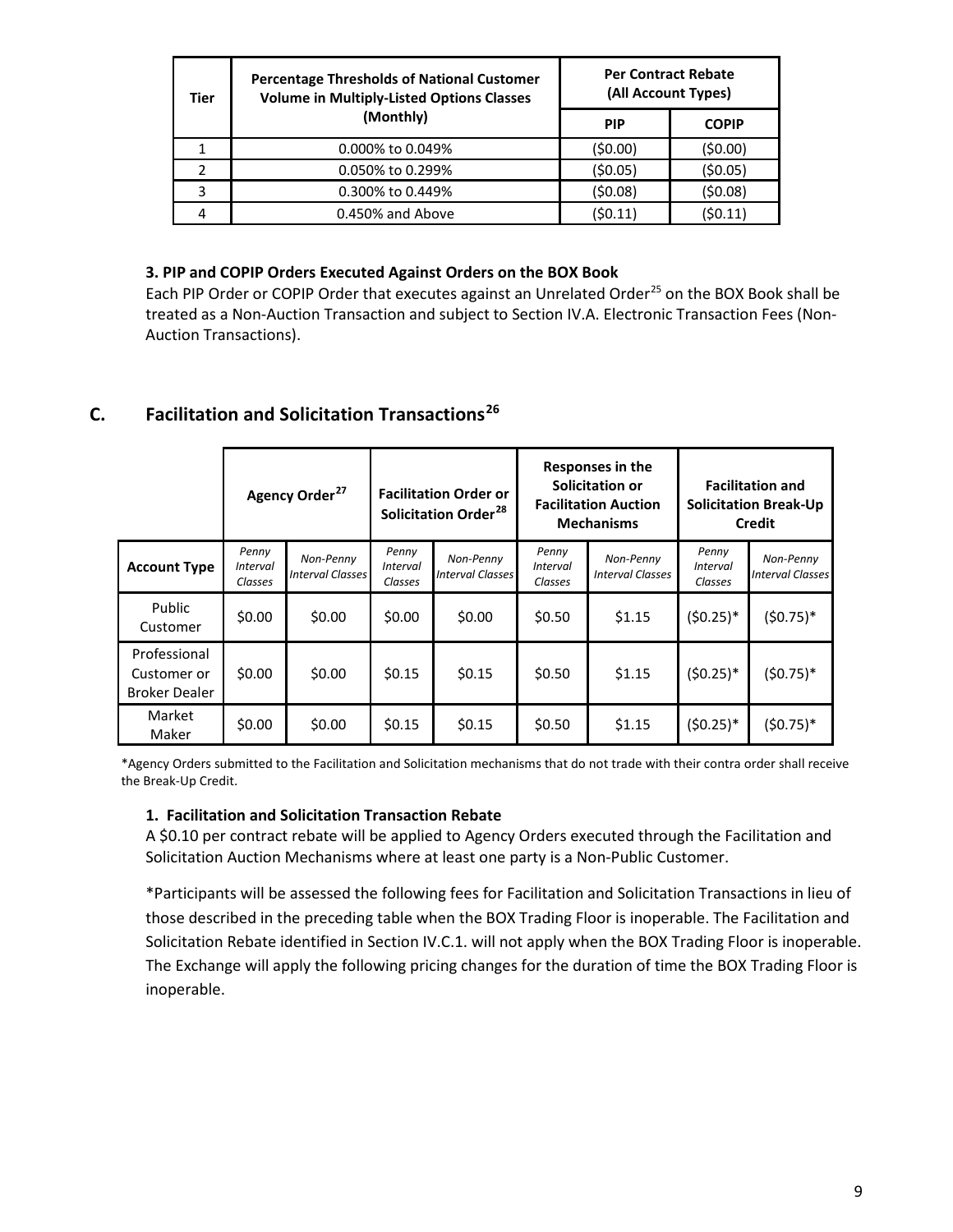|                                                     | <b>Agency Order</b>       |                                      | <b>Solicitation Order</b> | <b>Facilitation Order or</b>         | Responses in the<br><b>Solicitation or Facilitation</b><br><b>Auction Mechanisms</b> |                                      |  |
|-----------------------------------------------------|---------------------------|--------------------------------------|---------------------------|--------------------------------------|--------------------------------------------------------------------------------------|--------------------------------------|--|
| <b>Account Type</b>                                 | Penny Interval<br>Classes | Non-Penny<br><b>Interval Classes</b> | Penny Interval<br>Classes | Non-Penny<br><b>Interval Classes</b> | Penny Interval<br>Classes                                                            | Non-Penny<br><b>Interval Classes</b> |  |
| Public<br>Customer                                  | \$0.00                    | \$0.00                               | \$0.00                    | \$0.00                               | \$0.50                                                                               | \$1.15                               |  |
| Professional<br>Customer or<br><b>Broker Dealer</b> | \$0.00                    | \$0.00                               | \$0.00                    | \$0.00                               | \$0.50                                                                               | \$1.15                               |  |
| Market<br>Maker                                     | \$0.00                    | \$0.00                               | \$0.00                    | \$0.00                               | \$0.50                                                                               | \$1.15                               |  |

#### **2. Strategy Order Facilitation and Solicitation Transactions**

Fees for Strategy Order Facilitation and Solicitation transactions (short stock interest, long stock interest, merger, reversal, conversion, jelly roll, and box spread strategies)<sup>[29](#page-16-7)</sup> will be subject to the table below:

|                          | <b>Agency Order</b>                 |                                         | <b>Facilitation Order or</b><br><b>Solicitation Order</b> |                                  | Responses in the<br>Solicitation or<br><b>Facilitation Auction</b><br><b>Mechanisms</b> |                                         | <b>Strategy Order</b><br><b>Facilitation or</b><br><b>Solicitation Break-Up</b><br>Credit |                                  |
|--------------------------|-------------------------------------|-----------------------------------------|-----------------------------------------------------------|----------------------------------|-----------------------------------------------------------------------------------------|-----------------------------------------|-------------------------------------------------------------------------------------------|----------------------------------|
| <b>Account Type</b>      | Penny<br><b>Interval</b><br>Classes | Non-Penny<br><b>Interval</b><br>Classes | Penny<br><b>Interval</b><br>Classes                       | Non-Penny<br>Interval<br>Classes | Penny<br><b>Interval</b><br>Classes                                                     | Non-Penny<br><b>Interval</b><br>Classes | Penny<br>Interval<br>Classes                                                              | Non-Penny<br>Interval<br>Classes |
| Public<br>Customer       | \$0.00                              | \$0.00                                  | \$0.00                                                    | \$0.00                           | \$0.50                                                                                  | \$1.15                                  | $(50.25)^*$                                                                               | $(50.75)^*$                      |
| Professional<br>Customer | \$0.10                              | \$0.10                                  | \$0.10                                                    | \$0.10                           | \$0.50                                                                                  | \$1.15                                  | $(50.25)^*$                                                                               | $(50.75)^*$                      |
| <b>Broker Dealer</b>     | \$0.25                              | \$0.25                                  | \$0.25                                                    | \$0.25                           | \$0.50                                                                                  | \$1.15                                  | $(50.25)^*$                                                                               | $(50.75)^*$                      |
| Market Maker             | \$0.25                              | \$0.25                                  | \$0.25                                                    | \$0.25                           | \$0.50                                                                                  | \$1.15                                  | $(50.25)^*$                                                                               | $(50.75)^*$                      |

\* Agency Orders submitted to the Facilitation and Solicitation mechanisms that do not trade with their contra order shall receive the Break-Up Credit.

Fees for these transactions will be capped at \$1,000 per day per customer.

On each trading day, Participants are eligible to receive a \$500 rebate per customer for executing Strategy Orders through the Facilitation or Solicitation mechanisms. The rebate will be applied once the \$1,000 fee cap per customer is met.<sup>[30](#page-16-8)</sup> The rebate will be paid to the Participant that entered the order into the BOX system.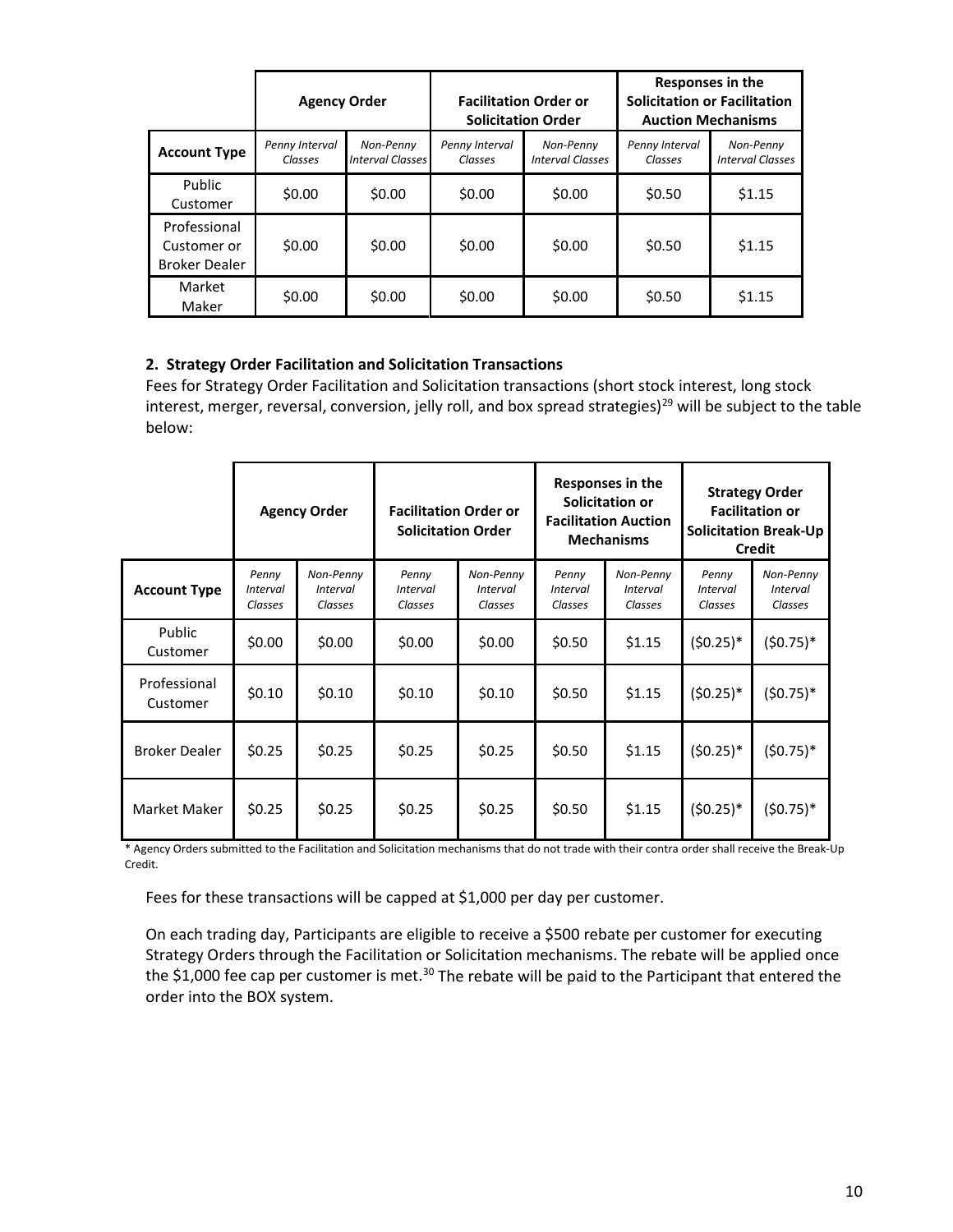# <span id="page-11-0"></span>**D. Qualified Contingent Cross ("QCC") Transactions[31](#page-16-9)**

|                              | <b>QCC Orders</b>   |                     |  |  |  |
|------------------------------|---------------------|---------------------|--|--|--|
| <b>Account Type</b>          | <b>Agency Order</b> | <b>Contra Order</b> |  |  |  |
| <b>Public Customer</b>       | \$0.00              | \$0.00              |  |  |  |
| <b>Professional Customer</b> | \$0.00              | \$0.00              |  |  |  |
| <b>Broker Dealer</b>         | \$0.17              | \$0.17              |  |  |  |
| Market Maker                 | \$0.17              | <i><b>SO.17</b></i> |  |  |  |

All QCC transactions will count toward Market Maker and Public Customer monthly executed volume on BOX in Section IV.A.1.

#### **1. QCC Rebate**

The QCC Rebate will be paid to the Participant that entered the order into the BOX System when at least one party to the QCC transaction is a Broker Dealer or Market Maker.

The Participant will receive a per contract rebate on QCC Transactions according to the tier achieved, as provided in the table below. Volume thresholds will be calculated on a monthly basis by totaling the Participant's QCC Agency Order volume on BOX.

When only one side of the QCC transaction is a Broker Dealer or Market Maker, Rebate 1 will apply. When both parties to the QCC transaction are a Broker Dealer or Market Maker, Rebate 2 will apply.

If the Participant qualifies for both rebates, only the larger rebate will be applied to the QCC transaction.

| <b>Tier</b> | <b>QCC Agency Order Volume on BOX</b> | <b>Rebate 1</b> | <b>Rebate 2</b> |
|-------------|---------------------------------------|-----------------|-----------------|
|             | (per month)                           | (per contract)  | (per contract)  |
| 1           | 0 to 1,499,999 contracts              | (50.14)         | (50.22)         |
| 2           | 1,500,000 to 2,499,999 contracts      | (50.15)         | (50.23)         |
| 3           | 2,500,000 to 3,499,999 contracts      | (50.15)         | (50.24)         |
| 4           | 3,500,000+ contracts                  | (50.15)         | (50.25)         |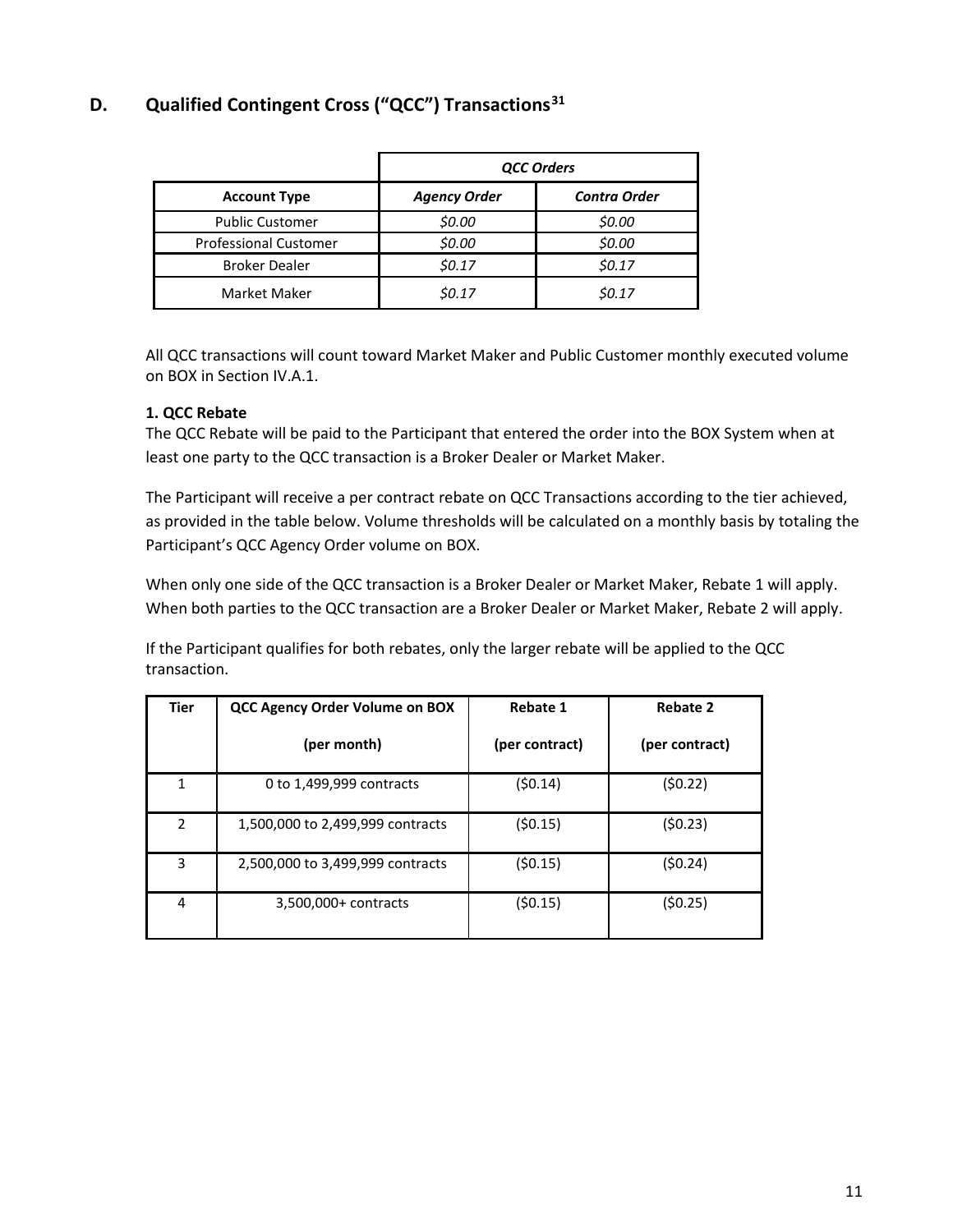# <span id="page-12-0"></span>**Section V. Manual Transaction Fees[32](#page-16-10)**

### <span id="page-12-1"></span>**A. QOO Order Fees**

| <b>Account Type</b>                                           | <b>Penny Interval Classes</b> | <b>Non-Penny Interval Classes</b> |
|---------------------------------------------------------------|-------------------------------|-----------------------------------|
| <b>Public Customer</b>                                        | \$0.00                        | \$0.00                            |
| <b>Professional Customer</b>                                  | \$0.10                        | \$0.10                            |
| <b>Broker Dealer</b>                                          | \$0.25                        | \$0.25                            |
| Broker Dealer Facilitating a<br>Public Customer <sup>33</sup> | \$0.00                        | \$0.00                            |
| Market Maker                                                  | \$0.35                        | \$0.35                            |

# <span id="page-12-2"></span>**B. QOO Orders Executed Against Orders on the BOX Book**

The initiating side of a QOO Order executed against an order on the BOX Book will be treated as a manual transaction for purposes of the Fee Schedule and will be subject to this Section V (Manual Transaction Fees). The corresponding order on the BOX Book will be treated as an electronic transaction and will be subject to the fees in Section IV (Electronic Transaction Fees).

# <span id="page-12-3"></span>**C. QOO Order Rebate**

Floor Brokers will receive a \$0.075 per contract rebate for all Broker Dealer and Market Maker QOO Orders presented on the Trading Floor and \$0.05 per contract rebate for all Professional Customer QOO Orders presented on the Trading Floor. The rebate will not apply to Public Customer executions, executions subject to the Strategy QOO Order Fee Cap, or Broker Dealer executions where the Broker Dealer is facilitating a Public Customer.

# <span id="page-12-4"></span>**D. Strategy QOO Order Fee Cap and Rebate**

The manual transaction fees for certain Strategy QOO Orders will be capped on a daily basis:

- Short stock interest, long stock interest, merger, reversal, conversion, jelly roll, and box spread strategies<sup>[34](#page-16-12)</sup> executed on the same trading day will be capped at \$500 per day per customer.
- Dividend strategies<sup>[35](#page-16-13)</sup> executed on the same trading day in the same options class will be capped at \$1,000 per day per customer.

On each trading day, Floor Brokers are eligible to receive a \$500 rebate per customer for presenting certain Strategy QOO Orders on the Trading Floor. The rebate will be applied once the \$500 fee cap, per customer, for all short stock interest, long stock interest, merger, reversal, conversion, jelly roll, and box spread strategies is met. For dividend strategies, the rebate of \$500 per customer will be applied once the \$1,000 fee cap is met.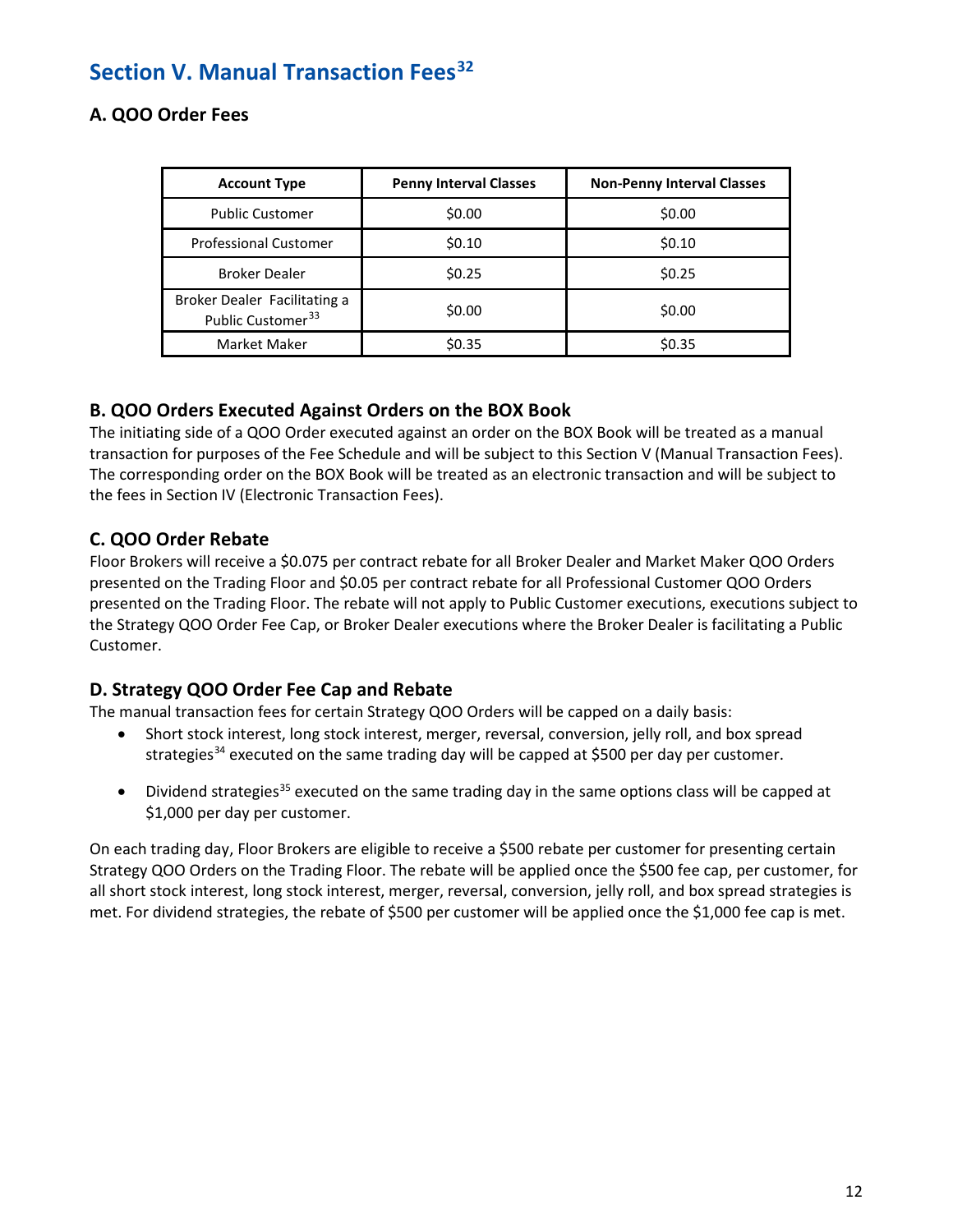# <span id="page-13-0"></span>**Section VI. Complex Order Transaction Fees**

The transaction fees (credits) set forth in this Section VI.A and B will be applied to executions of Complex Orders, with the exception of (i) Complex Order Electronic transactions executed through the Auction Mechanisms<sup>[36](#page-16-14)</sup> which will be subject to Section IV (Electronic Transaction Fees) and (ii) Complex Order Manual Transactions which will be subject to Section V (Manual Transaction Fees). All Complex Order and COPIP transactions will be charged per contract per leg.

All Complex Order transactions will count toward a Market Maker's monthly executed volume on BOX in Section IV.A.1.

# <span id="page-13-1"></span>**A. All Complex Orders**

A fee (credit) per contract will apply to each Complex Order executed against another Complex Order based upon (i) the account type of the Participant submitting the Complex Order; (ii) whether the Participant is a liquidity provider or liquidity taker; and (iii) the account type of the contra party as follows:

|                                                     |                                                |         | <b>Penny Interval Classes</b><br><b>Non-Penny Interval Classes</b> |         |         |
|-----------------------------------------------------|------------------------------------------------|---------|--------------------------------------------------------------------|---------|---------|
| <b>Account Type</b>                                 | <b>Contra Party</b>                            | Maker   | Taker                                                              | Maker   | Taker   |
|                                                     | <b>Public Customer</b>                         | \$0.00  | \$0.00                                                             | \$0.00  | \$0.00  |
| Public<br>Customer                                  | Professional Customer/<br><b>Broker Dealer</b> | (50.50) | (50.50)                                                            | (50.90) | (50.90) |
|                                                     | <b>Market Maker</b>                            | (50.50) | (50.50)                                                            | (50.90) | (50.90) |
| Professional<br>Customer or<br><b>Broker Dealer</b> | <b>Public Customer</b>                         | \$0.50  | \$0.50                                                             | \$0.98  | \$0.98  |
|                                                     | Professional Customer/<br><b>Broker Dealer</b> | (50.30) | \$0.50                                                             | (50.30) | \$1.00  |
|                                                     | <b>Market Maker</b>                            | (50.30) | \$0.50                                                             | (50.30) | \$1.00  |
| Market Maker                                        | <b>Public Customer</b>                         | \$0.50  | \$0.50                                                             | \$0.98  | \$0.98  |
|                                                     | Professional Customer/<br><b>Broker Dealer</b> | (50.30) | \$0.50                                                             | (50.30) | \$1.00  |
|                                                     | <b>Market Maker</b>                            | (50.30) | \$0.50                                                             | (50.30) | \$1.00  |

A \$0.12 per contract Complex Surcharge will be applied to any electronic non-Public Customer Complex Order that executes against an electronic Public Customer Complex Order.

### <span id="page-13-2"></span>**B. Orders on BOX Book Executed Against Complex Orders**

Each order on the BOX Book executed against a Complex Order will be treated as a standard order for purposes of the Fee Schedule and subject to Section IV (Electronic Transaction Fees).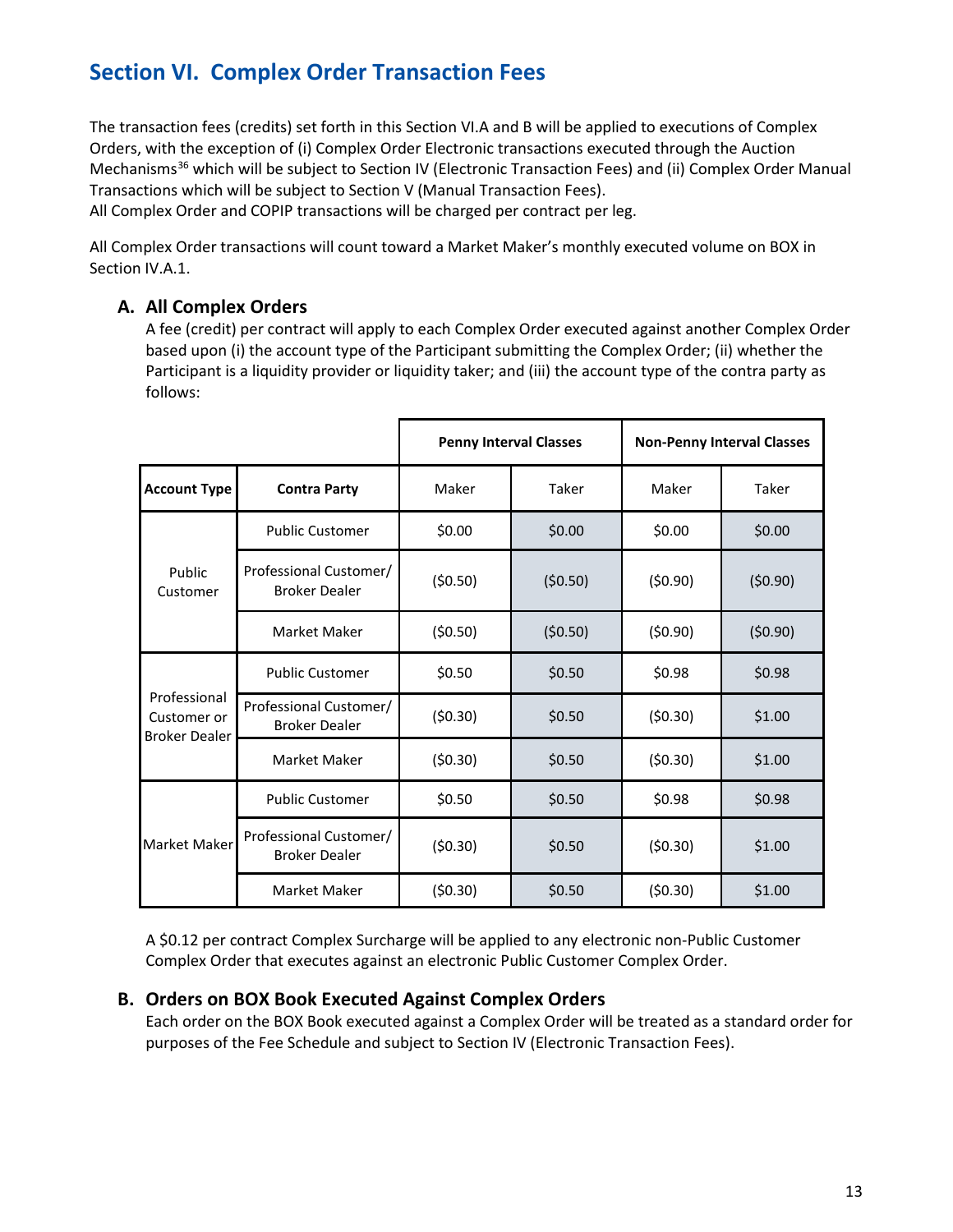# <span id="page-14-0"></span>**Section VII. Eligible Orders Routed to an Away Exchange**

\$0.60 per contract in Penny Interval Classes for customer accounts.

\$0.85 per contract in Non-Penny Interval Classes for customer accounts.

# <span id="page-14-1"></span>**Section VIII. Exchange Billing**

# <span id="page-14-2"></span>**A. Aggregate Billing**

For purposes of applying any provision of the Exchange Fee Schedule where the charge assessed or credit provided by the Exchange depends upon the volume of a Participant's activity, a Participant may request that the Exchange aggregate its eligible activity with the eligible activity of either its affiliate(s) or its Appointed OFP or its Appointed Market Maker.

- 1. A Participant requesting aggregation of eligible affiliate activity shall be required to certify to the Exchange which affiliate it seeks to aggregate prior to receiving approval for aggregation, and shall be required to inform the Exchange immediately of any event that causes an entity to cease to be an affiliate. The Exchange shall review available information regarding the entities and reserves the right to request additional information to verify the affiliate status of an entity. The Exchange shall approve a request unless it determines that the certificate is not accurate.
- 2. If two or more Participants become affiliated on or prior to the sixteenth day of a month, and submit the required request for aggregation on or prior to the twenty-second day of the month, an approval of the request by the Exchange shall be deemed to be effective as of the first day of that month. If two or more Participants become affiliated after the sixteenth day of a month, or submit a request for aggregation after the twenty-second day of the month, an approval of the request by the Exchange shall be deemed to be effective as of the first day of the next calendar month.
- 3. For purposes of the Exchange Fee Schedule, the term "affiliate" of a Participant shall mean any Participant under 75% common ownership or control of that Participant.
- 4. An "Appointed Market Maker" is a BOX Market Maker that has been designated by an Order Flow Provider ("OFP") (as defined in BOX Rule 100(a)(46)). An "Appointed OFP" is an OFP that has been designated by a BOX Market Maker. A BOX Market Maker appoints an OFP and an OFP appoints a BOX Market Maker for purposes of the Exchange Fee Schedule, by each sending an email to billing@boxoptions.com. These corresponding emails will be viewed as acceptance of the appointment. The Exchange will recognize one such designation for each party. A party may make a designation not more than once every 12-months, which designation shall remain in effect unless or until the Exchange receives an email from either party indicating that the appointment has been terminated.

# <span id="page-14-3"></span>**B. Fee Disputes**

All fee disputes concerning fees which are billed by the Exchange must be submitted to the Exchange in writing and must be accompanied by supporting documentation. All fee disputes must be submitted no later than sixty (60) calendar days after receipt of a billing invoice.

All fees and rebates assessed prior to the three full calendar months before the month in which the Exchange becomes aware of a billing error shall be considered final.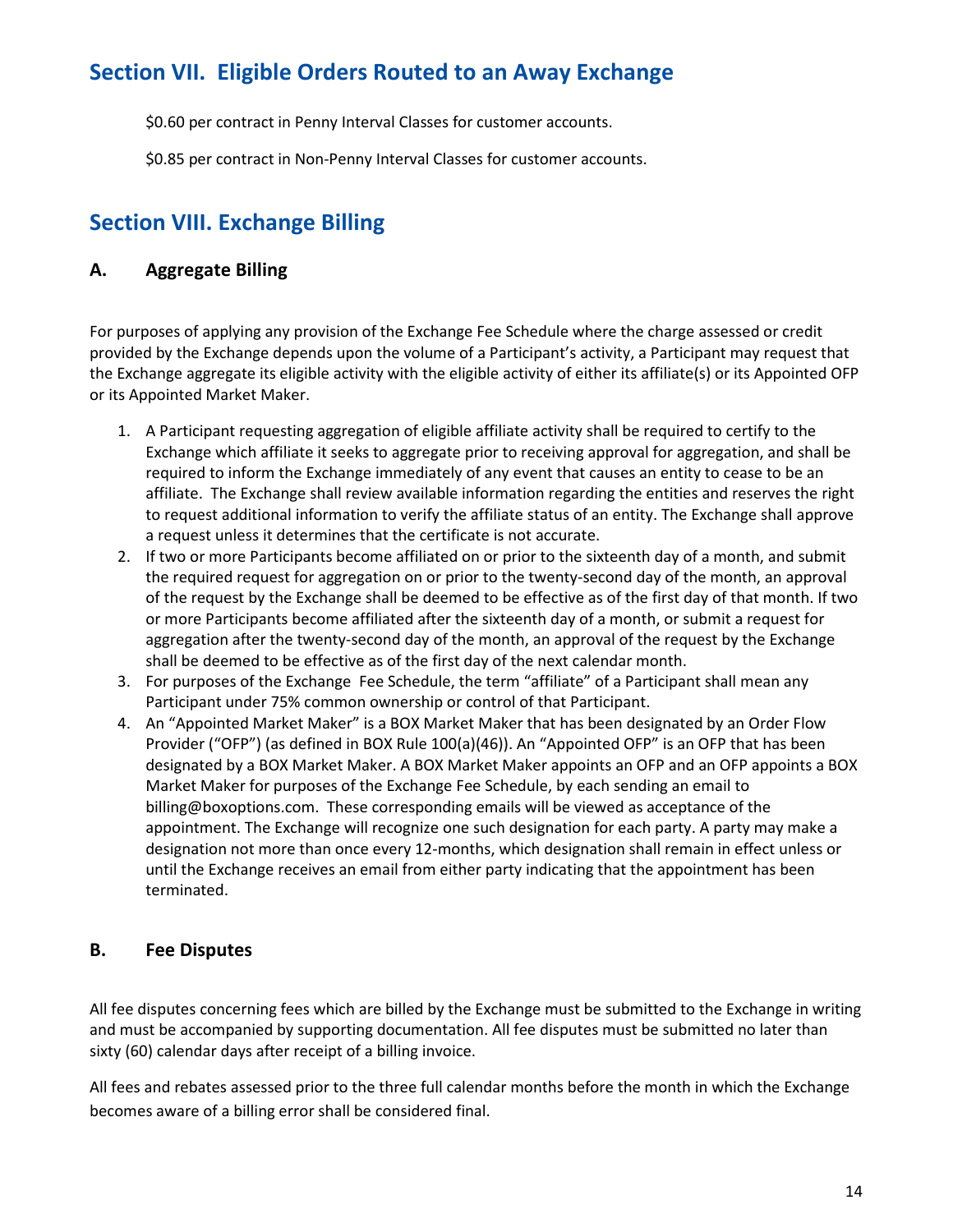<span id="page-15-2"></span><sup>3</sup> Registered trading permits are given to Floor Broker employees registered and approved by the Exchange to transact on the BOX Trading Floor. Each desk will be limited to one registered trading permit holder actively trading at any given time.

<span id="page-15-3"></span><sup>4</sup> A Floor Broker must have at least one desk, but may combine multiple desks into a single booth space.

<span id="page-15-4"></span><sup>5</sup> "Other Registered On-Floor Persons" include all persons registered to be on the Trading Floor except Floor Market Makers and Floor Brokers.

<span id="page-15-5"></span><sup>6</sup> Only one "Other Registered On-Floor Persons" is allowed at a desk at any one time.

<span id="page-15-6"></span> $<sup>7</sup>$  This fee is paid directly to FINRA for each initial Form U4 filed for the registration of a representative or principal</sup>

<span id="page-15-7"></span><sup>8</sup> This fee is paid directly to FINRA for the additional processing of each initial or amended Form U4, Form U5 or Form BD that includes the initial reporting, amendment, or certification of one of more disclosure events or proceedings.

<span id="page-15-8"></span><sup>9</sup> The fees for the Securities Industry Essentials Exam, and for the Series 57 exam are paid directly to FINRA.

<span id="page-15-9"></span> $10$  The Continuing Education Fee will be assessed to each individual who is required to complete the Regulatory Element of the Continuing Education Requirements pursuant to Exchange Rule 2040 and is paid directly to FINRA.

<span id="page-15-10"></span> $11$  The Maintaining Qualifications Program Fee will be assessed to each individual electing to participate in the continuing education program under FINRA Rule 1240(c) each year that such individual is participating in the program. The Maintaining Qualifications Program fee is paid directly to FINRA.

<span id="page-15-11"></span> $12$  The Options Regulatory Fee (ORF) will be assessed to each BOX Options Participant for all options transactions cleared or ultimately cleared by the BOX Options Participant that are cleared by The Options Clearing Corporation (OCC) in the customer range regardless of the exchange on which the transaction occurs. The ORF is not assessed on outbound linkage trades. The ORF is collected by OCC on behalf of BOX from either (1) a Participant that was the ultimate clearing firm for the transaction or (2) a non-Participant that was the ultimate clearing firm where a Participant was the executing clearing firm for the transaction. The Exchange uses reports from OCC to determine the identity of the executing clearing firm and ultimate clearing firm. The Exchange may only increase or decrease the ORF semi-annually and any such fee change will be effective on the first business day of February or August. The Exchange will notify BOX Options Participants via Informational Circular of any change in the amount of the fee at least 30 calendar days prior to the effective date of the change.

<span id="page-15-12"></span> $13$  A "cross connect" occurs when the affected third-party system is located at the same datacenter where BOX systems are located, and the third-party connects to BOX through the datacenter.

<span id="page-15-13"></span><sup>14</sup> The FIX Port is an interface with BOX systems that enables the Port user (typically an Exchange Participant or a Market Maker) to submit regular and complex orders to BOX.

<span id="page-15-14"></span><sup>15</sup> SAIL Market Making Ports are connections to BOX systems that enable Market Makers to continuously quote on BOX, while SAIL Order Entry Ports allow Market Makers and other Participants to submit order flow to BOX.

<span id="page-15-15"></span> $16$  The Drop Copy Port is a real-time feed containing trade execution, trade correction, trade cancellation and trade allocation for regular and complex orders on BOX.

<span id="page-15-16"></span><sup>17</sup> Orders initiated electronically, as opposed to orders initiated and presented on the Trading Floor in open outcry. For all volume threshold calculations within this fee schedule, a Participant's electronic and manual volume will be considered.

<span id="page-15-17"></span><sup>18</sup> Transactions executed through Price Improvement Period ("PIP") and the Complex Order Price Improvement Period ("COPIP") auction mechanisms. All COPIP transactions will be charged per contract per leg.

<span id="page-15-18"></span> $19$  A PIP Order or COPIP Order is a Customer Order (an agency order for the account of either a customer or a brokerdealer) designated for the PIP or COPIP, respectively.

<span id="page-15-19"></span> $20$  An Improvement Order is a response to a PIP or COPIP auction.

<span id="page-15-20"></span> $21$  Options contracts overlying the Standard and Poor's Depositary Receipts Trust ("SPY").

<span id="page-15-0"></span><sup>&</sup>lt;sup>1</sup> Electronic Market Makers will not be charged this Participant Fee and will only be charged the fees detailed in Section I.C.

<span id="page-15-1"></span><sup>&</sup>lt;sup>2</sup> Registered trading permits are given to Market Maker employees registered and approved by the Exchange to transact on the BOX Trading Floor. Each podium will be limited to one registered trading permit holder actively trading at any given time.